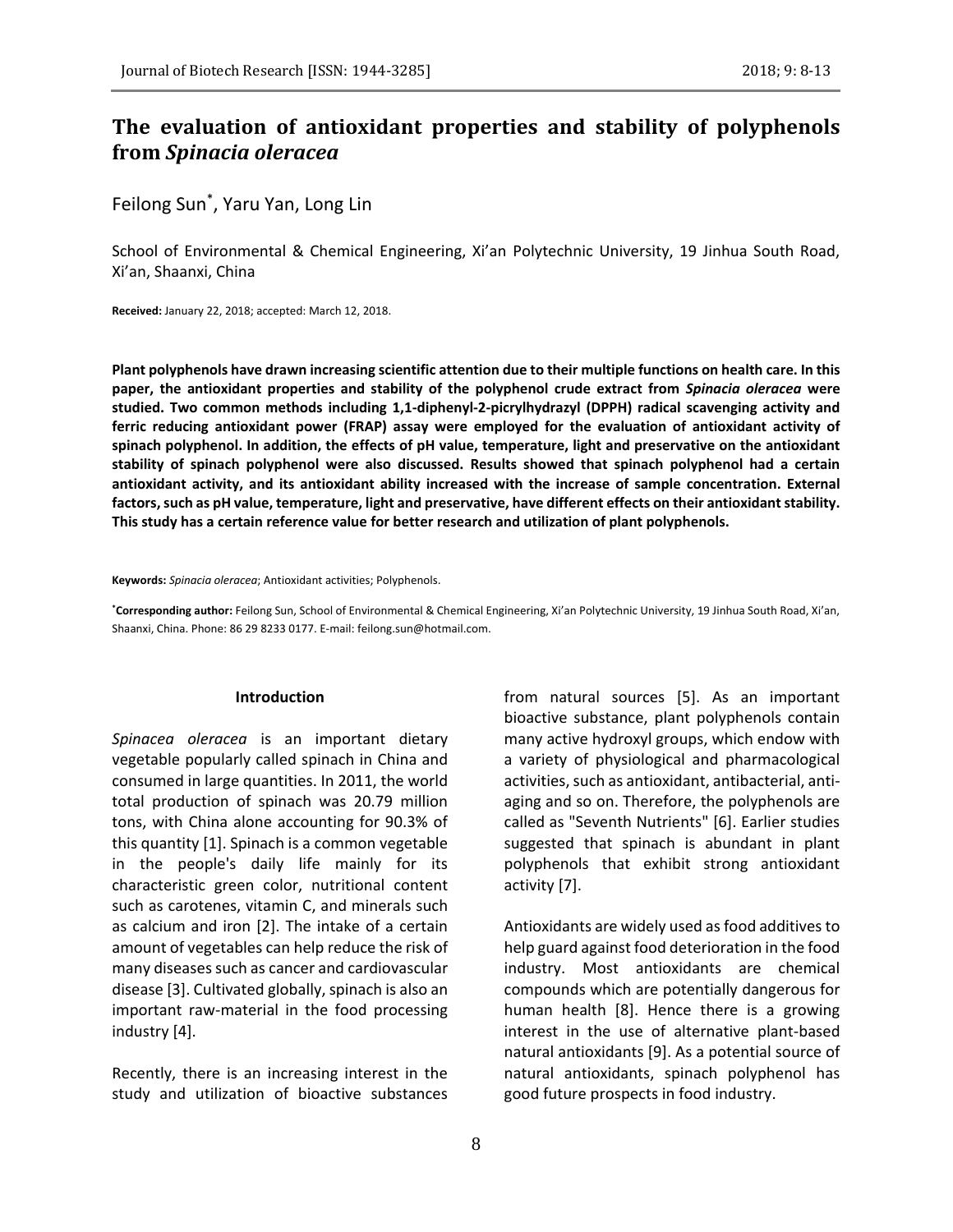Many investigations have been reported for extraction of bioactive substance from spinach [10, 11]. However, the antioxidant properties, especially for the stability of the spinach polyphenols rarely reported. The objectives of this study were to investigate the antioxidant properties and stability of the spinach polyphenols. This study may be helpful to the further research and application of polyphenols from *Spinacea oleracea*.

# **Material and methods**

## **Sample collection:**

The spinach used in this study was purchased from local markets. The crude extract of spinach polyphenol was obtained by ultrasonic-assisted extraction process [12]. The extraction was performed in an ultrasonic cleaning machine Sk5200LH (frequency 40 kHz, power 320 W, manufactured by Shanghai Kedao Ultrasonic Instruments, Shanghai, China) at the temperature of 55˚C for 40 min. The dry powder of spinach (2 g) was placed into a volumetric flask (100 ml), made up to volume with ethanol: water mixtures. The ethanol concentration was 60% (v/v). After the determined time of the extraction, reaction mass was filtered, and the filtrate was collected in volumetric flask and used for the latter experiments.

## **Radical scavenging activity assay:**

Free radical scavenging activity in the spinach polyphenol crude extract was determined using the stable radical 1,1-diphenyl-2-picrylhydrazyl (DPPH) [13]. A 0.5 ml aqueous solution of sample extract was mixed at different concentrations with 1.0 ml methanolic DPPH (0.4 mmol/l) (Sigma Aldrich, St Louis, MO, USA). The mixture was shaken vigorously and left to stay in the dark for 60 min. The absorbance of DPPH reduction was then measured at 517 nm using UV-Vis spectrophotometer (752N, Shanghai Precision Science Instruments, Shanghai, China). All experiments were repeated three times. The DPPH radical scavenging activity was calculated according to the following equation:

Scavenging effect (%) =  $[1 - A_{sample}/A_{control}] \times 100$ 

Where A<sub>control</sub> is the absorbance of the control at 517 nm and Asample is the absorbance of the sample at 517 nm [14].

## **Ferric reducing antioxidant power assay:**

The total antioxidant capacity of spinach polyphenol is also commonly evaluated by another method called "Ferric Reducing Antioxidant Power" (FRAP) assay. This method is based on the ability of the antioxidants to reduce  $Fe<sup>3+</sup>$  to Fe<sup>2+</sup>. FRAP assay measures the change in absorbance at 593 nm due to the formation of a blue colored Fe<sup>2+</sup>-tripyridyltriazine compound from colorless oxidized  $Fe<sup>3+</sup>$  by the action of electron donating antioxidants [15]. FRAP reagent (Tianjin Yongchen Fine Chemical Reagent Factory, Tianjin, China) was prepared by mixing 300 mmol/l acetate buffer, pH 3.6, with 10 mmol/l TPTZ (2, 4, 6-tripyridyl-s-triazine) (Sigma Aldrich, St Louis, MO, USA) in 40 mmol/l hydrochloride acid, and with 20 mmol/l ferric chloride (volume ratio, 10:1:1). Aqueous solutions of known  $Fe^{2+}$  concentration (the FeSO<sup>4</sup> concentrations were 3.0, 2.5, 2.0, 1.5, 1.0, and 0.5 mmol/l, respectively) were used for calibration. In a reaction tube, 0.2 ml of the spinach polyphenol crude extract solution and 1.8 ml of FRAP reagent were shaken on a thermoshaker at 37℃ for 10 min. Subsequently, the absorbances of the solution of samples, standards, and blank were measured at 595 nm [16]. All the experiments were performed in triplicate.

# **The stability of antioxidant activity:**

The effects of pH, temperature, illumination, and preservative on the antioxidant activity stability of spinach polyphenol were evaluated. The antioxidant activity of spinach polyphenol was assessed by DPPH radical-scavenging activity assay. In the analysis of acid-base stability, the spinach polyphenol solution was treated for 120 min under different pH conditions. The pH values were set to 2, 4, 6, 8, and 10, respectively [17]. Determination of the thermal stability was carried out by exposing the spinach polyphenol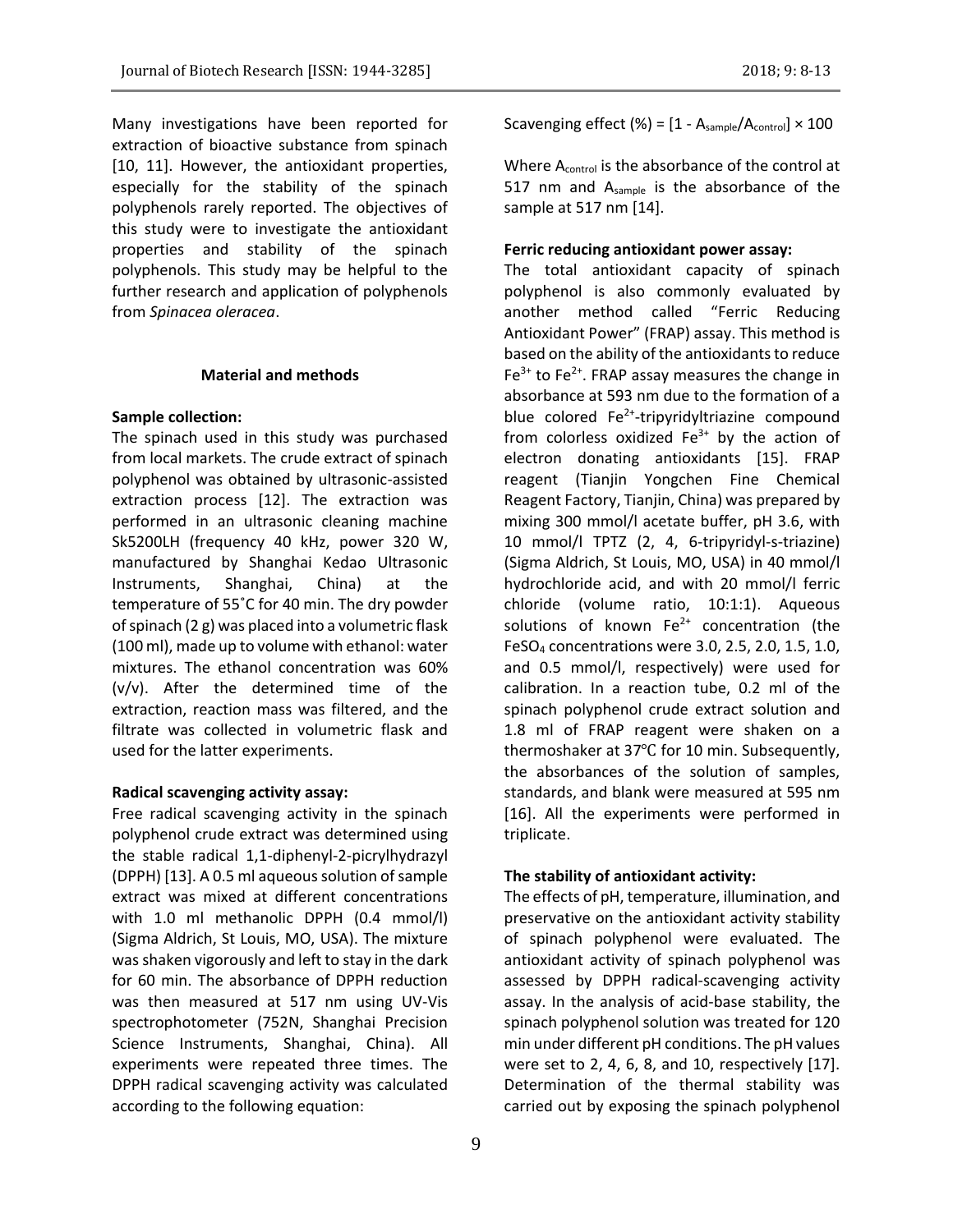solution under different temperature conditions for 20-100 min [18]. The effect of light was obtained by controlling the illumination time of the sample in the incubator in the range of 1-5 hour [19]. As for the effect of preservative, the spinach polyphenol solution was treated with potassium sorbate solutions at the final concentrations of 0%, 0.2%, 0.4%, 0.6%, 0.8%, 1.0%, respectively, for 0, 2, 4 ,6, 8 hours [20]. Each experiment was repeated three times. The data were analyzed using Analysis of Variance of statistical software SPSS (version 19.0).

## **Results and discussion**

#### **DPPH radical scavenging activity:**

The DPPH radical scavenging activity assay provides an easy and rapid way to evaluate the antioxidant properties of antioxidants. The DPPH radical scavenging activity of spinach polyphenol was shown in figure 1. As shown, the radical scavenging effect increased with the increase of sample concentration. When the sample concentration was at 2 mg/ml, the DPPH radical scavenging effect was only 27.15%. However, the DPPH radical scavenging effect reached 76.01% when the sample concentration was increased to 10 mg/ml.



**Figure 1.** Radical scavenging effect of various sample concentration.

## **FRAP value of spinach polyphenol:**

A standard calibration curve of FeSO<sup>4</sup> solution was used to calculate the FRAP value with millimoles of  $Fe<sup>2+</sup>$  equivalent to per gram of spinach polyphenol. The standard curve of the FeSO<sup>4</sup> solution for FRAP assay was shown in figure 2. The standard linear equation for  $FeSO<sub>4</sub>$ solution was as follows:

$$
Y = 0.4559X - 0.0985
$$

$$
R^2 = 0.9994
$$



Figure 2. The standard curve of FeSO<sub>4</sub> solution for FRAP assay.

The FRAP value of spinach polyphenol was shown in figure 3. The FRAP value increased gradually with the increase of sample concentration, which indicated that the reduction activity of  $Fe<sup>2+</sup>$  increased gradually with the increase of sample concentration. When the sample concentration was at 10 mg/ml, the FRAP value of spinach polyphenol reached 0.88 mmol/l. The reduction activity of  $Fe<sup>2+</sup>$  depends mainly on the hydrogen atomdonating of the sample. The more the hydrogen donors are, the stronger the antioxidant activity is.



**Figure 3.** FARP value of spinach polyphenol.

### **The stability of antioxidant activity:**

The effect of pH value on antioxidant activity stability of spinach polyphenol was shown in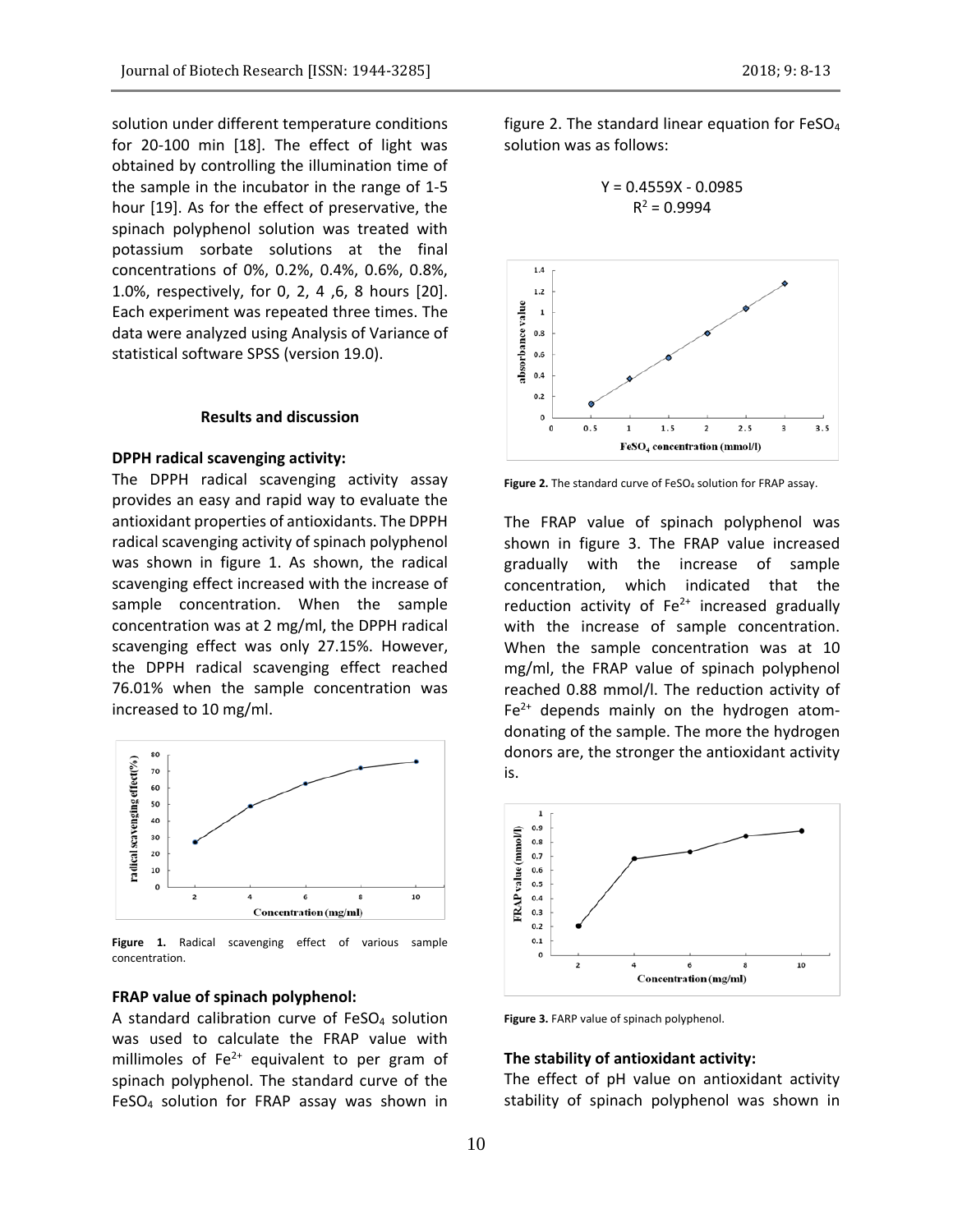figure 4. The antioxidant activity of spinach polyphenol changed little at the acidic condition, with the highest activity at pH 4. The antioxidant properties decreased significantly when the pH value increased, especially to the alkaline range, with the lowest activity at pH 10. This should be related to phenolic hydroxyl structure of spinach polyphenol. The increase of pH led to the partial dissociation of phenolic hydroxyl groups and the destruction of the structure. Therefore, under weak acidic conditions, the spinach polyphenol had better antioxidant activity than it under alkaline condition.



**Figure 4.** The effect of pH value on antioxidant activity stability.

The thermal stability of spinach polyphenol antioxidant activity was evaluated at the temperatures of 4˚C, 37˚C, 60˚C, 80˚C, and 100˚C, respectively, in conical flask with the temperature controlled by using a thermostat bath. As shown in figure 5, preserved at the temperature of 4˚C or 37˚C for a short time, the antioxidant activity of spinach polyphenol was promoted to some extent. Under other temperature conditions, the antioxidant activity decreased with the extension of the action time. Especially at 100˚C, there was a clear downward trend. This should be related to the decomposition of active substances and the destruction of the structure at high temperature.

The effect of light on the antioxidant stability of spinach polyphenol was shown in figure 6. In the continuous light group, the antioxidant activity of spinach polyphenol tended to be stable within five hours treatment. Except in dark condition for four hours, the antioxidant activity of spinach polyphenol was slightly lower. There was no significant difference among the other test sites. Therefore, we can conclude that light had little influence on the antioxidant activity of spinach polyphenol.



**Figure 5.** The effect of temperature on antioxidant activity stability.



**Figure 6.** The effect of light on antioxidant activity stability.



**Figure 7.** The effect of preservative on antioxidant activity stability.

Figure 7 showed the effect of preservative on the antioxidant stability of spinach polyphenol. In the same treatment time, the higher the concentration of preservatives was, the lower the antioxidant activity of spinach polyphenol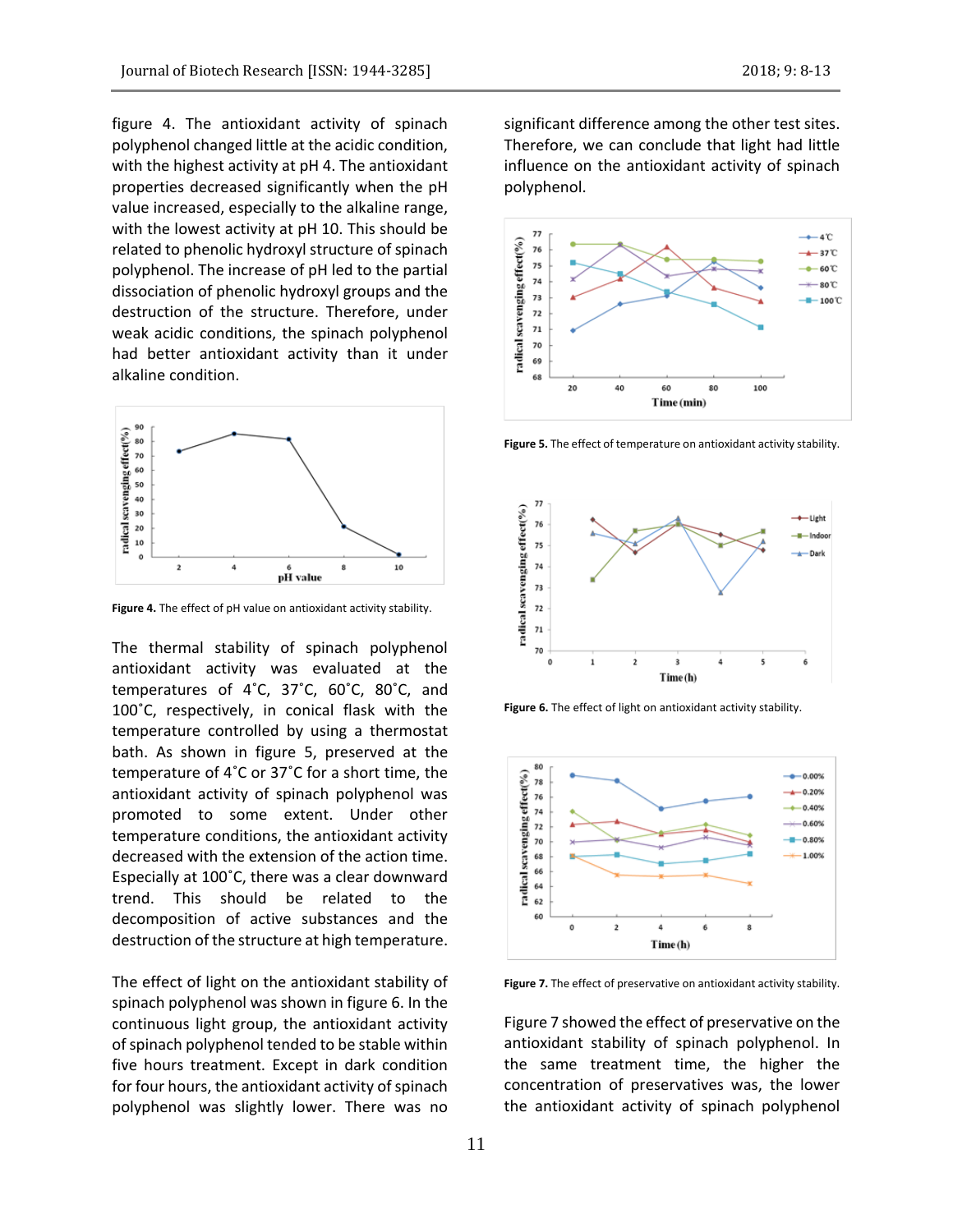was. However, there was no obvious change in antioxidant activity with the extension of the action time at the same concentration. In other words, the concentration of preservatives had a significant effect on the antioxidant activity of spinach polyphenol, while the preservative action time was not obvious.

#### **Conclusions**

In recent years, the extraction and utilization of bioactive substances from the natural material have been a hotspot in both domestic and international fields [21]. Plant polyphenol is an ideal natural compound, which has many health functions such as preventing and curing disease, etc., and has potential broad application prospects [22]. The spinach is widely distributed in China. In this study, the antioxidant properties and stability of spinach polyphenol were investigated. The results showed that the spinach polyphenol had a certain antioxidant activity, and its antioxidant ability increased with the increase of sample concentration. The pH value had a significant influence on the antioxidant activity of spinach polyphenol. The spinach polyphenol had better antioxidant activity under weak acidic conditions. The antioxidant effect was especially significant at pH 4. With the increase of pH value, the antioxidant activity was decrease rapidly, and it was relatively weak under the alkaline condition. The effect of temperature on antioxidant activity was rather complicated. When the temperature was high, with the extension of the action time, there was a significant decline of antioxidant activity. Meanwhile, the results also suggested that light had little influence on the antioxidant activity of spinach polyphenol. High preservative concentration blunted the antioxidant activity of spinach polyphenol. The data obtained in this study may be useful for the further research and application of spinach polyphenol.

## **Acknowledgments**

This research was financially supported by the Scientific Research Program Funded by Shaanxi Provincial Education Department (Program No. 15JK1315), the School-Enterprise Collaborative Research Project (No. 2016KJ-235), and the Doctor Research Project of Xi'an Polytechnic University (No. BS1011). Dr. Sheldon Liang from Oklahoma Christian University was gratefully acknowledged for his kind help in the preparation of this manuscripts.

#### **Reference**

- 1. UN Food and Agriculture Organization, 2011. Production of Spinach by countries. FAO, Geneva.
- 2. Galla NR, Pamidighantam PR, Karakala B, et al. 2016. Nutritional, textural and sensory quality of biscuits supplemented with spinach (*Spinacia oleracea, L*.). International Journal of Gastronomy & Food Science, 7:20-26.
- 3. Altemimi A, Choudhary R, Watson DG. 2014. Effects of ultrasonic treatments on the polyphenol and antioxidant content of spinach extracts. Ultrasonics Sonochemistry, 24(25):247-255.
- 4. KılıçKan A, Üçer, N, YalçIn I. 2010. Some physical properties of spinach (*Spinacia oleracea L*.) seed. African Journal of Biotechnology, 9(5):648-655.
- 5. Vacca RA, Valenti D, Caccamese S, et al. 2016. Plant polyphenols as natural drugs for the management of Down syndrome and related disorders. Neuroscience & Biobehavioral Reviews, 71: 865-877.
- 6. Wang HT, Chen C, Yu F, et al. 2014. Study on antimicrobial activity and stability of total polyphenol in *Pranus cerasifera* fruit. Food Industry, 35:195-198.
- 7. Bystrická J, Musilová J, Tomáš J, et al. 2015. Varietal dependence of chemoprotective substances in fresh and frozen spinach (*Spinacia oleracea, L*.). Potravinarstvo, 9(1): 468-473.
- 8. Kancheva VD, Kasaikina OT. 2013. Bio-antioxidants a chemical base of their antioxidant activity and beneficial effect on human health. Current Medicinal Chemistry, 20(37):4784-805.
- 9. Sardarodiyan M, Sani AM. 2016. Natural antioxidants: sources, extraction and application in food systems. Nutrition & Food Science, 46(3):363-373.
- 10. Jaime L, Vázquez E, Fornari T, et al. 2015. Extraction of functional ingredients from spinach (*Spinacia oleracea L.*) using liquid solvent and supercritical CO<sub>2</sub> extraction. Journal of the Science of Food & Agriculture, 95(4):722.
- 11. Duval C. Method for preparing polyphenol extracts from spinach leaves: US, US8664185[P]. 2014.